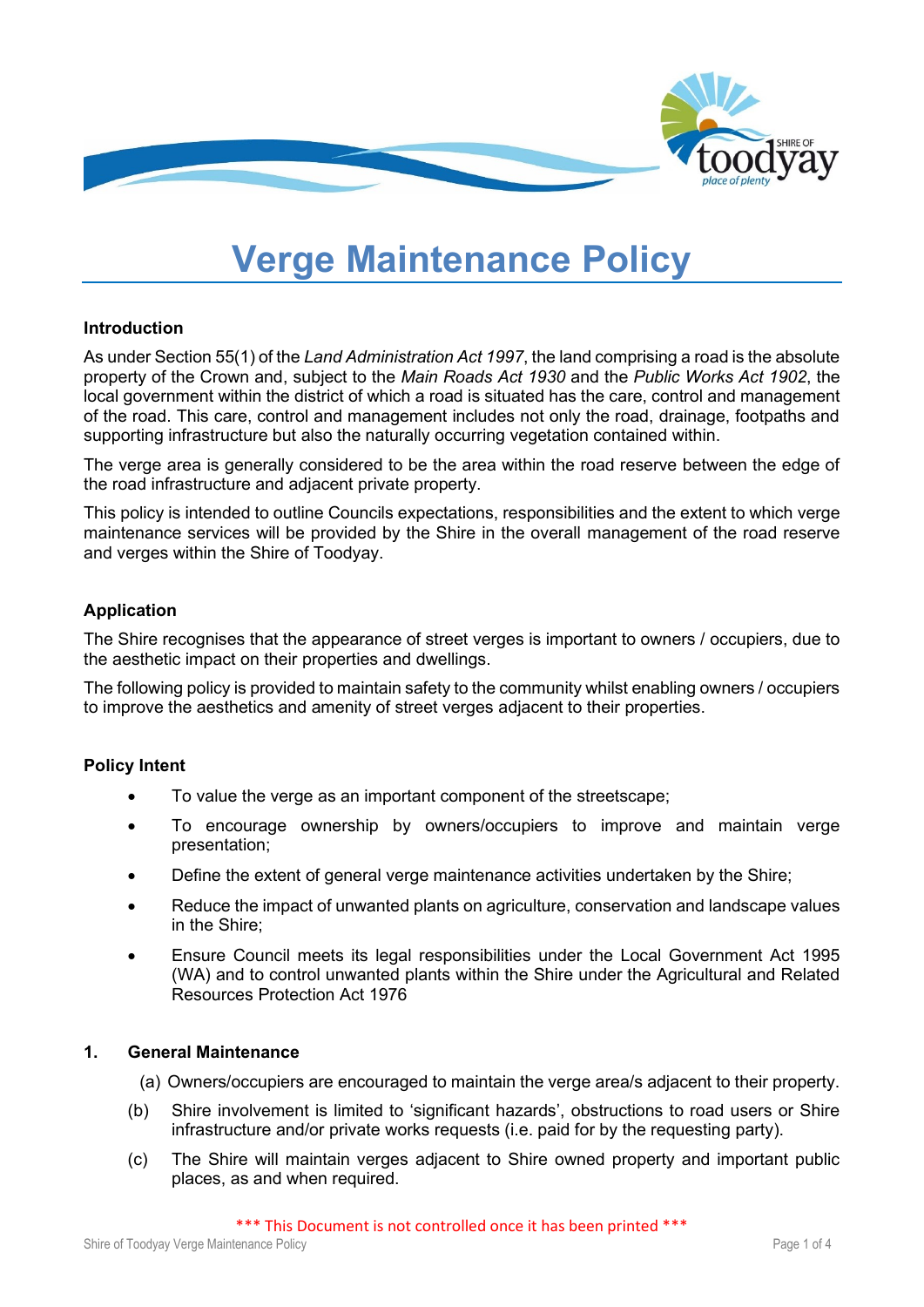- (d) The Shire does conduct annual fire mitigation works both in reserves and road reserve areas (i.e. within the verge), however, these works are identified and conducting in areas deemed a strategic fire risk by the Shires Community Emergency Services Manager. Adhoc requests for fire mitigation in isolated areas will not be considered.
- (e) The Shire does not become involved in verge maintenance issues involving the presentation or perceived levels of neglect when an adjoining landholder does not maintain the adjoining verge.

#### **2. Verge Trees**

Verge trees can be classified into three main categories with the following responsibilities:

- 1. Approved street trees/vegetation These are trees planted in the road verge with the appropriate permit/approval from the Shire under the Shire of Toodyay Thoroughfares Local Law. Following establishment of the trees/vegetation, the Shire accepts responsibility for the ongoing maintenance of these trees.
- 2. Non-approved street trees/vegetation These are trees planted in the road verge without the appropriate permit/approval from the Shire. The Shire will not maintain these trees/vegetation and may remove or order the removal of them.
- 3. Naturally occurring trees/vegetation

It is a common misconception that the Shire owns all naturally occurring verge trees. Naturally occurring trees are growing on Crown Land, the Shire simply manages the trees when and where necessary and does not take ownership of a particular tree or trees. Should a verge tree fall or be damaged as a result of a storm or high winds, and cause damage to a resident's infrastructure, the Shire cannot be held responsible for any damages as this is a naturally occurring event and part of living in the hills and a heavily treed environment.

As per general maintenance considerations, Shire involvement is limited to 'significant hazards' and/or obstructions to road users or Shire infrastructure.

#### *What constitutes a hazard?*

- o *A dead or dying tree (or limbs) that is close to a crossover, road, footpath and/or infrastructure.*
- o *A tree that is severely diseased and of poor structure.*
- o *A tree that has become unstable at the base where root ball heave is present.*
- o *A tree or limb/s that is causing sight line problems when exiting a driveway*, gateway *or an intersection.*
- o *A tree that is deteriorating in health (photographic evidence to be captured)*
- o *A tree with severe termite infestation.*
- o *A limb/s that is cracked or damaged.*
- o *A limb/s that is encroaching over infrastructure or the road with the potential for failure or injury or causing damage to a vehicle permitted to use the road.*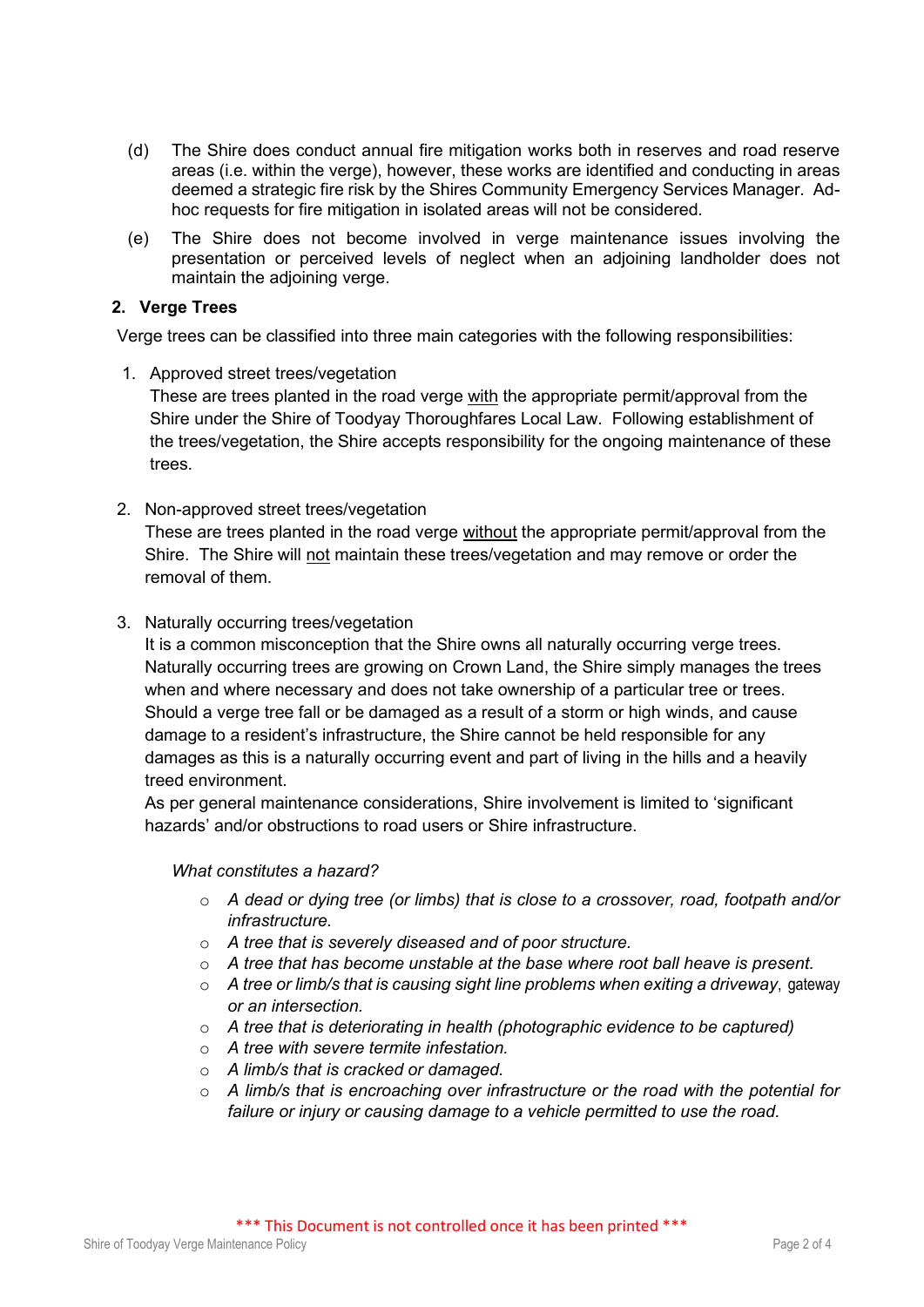*What does not constitute a hazard?*

- o *A tree simply shedding leaves, bark and fruits. This is a natural occurrence.*
- o *The height of a particular tree.*
- o *The proximity to infrastructure if the tree is in good health and structure.*
- o *The species of a particular tree.*
- o *A limb/s encroaching over a fence that has no impact on infrastructure.*
- o *The size of a limb/s.*
- o *A particular limb/s shedding leaves, bark and fruits, this is a natural occurrence.*
- o *Limb/s encroaching into a paddock where no infrastructure is present.*

Residents are entitled to prune limbs of a tree that is overhanging their fence line.

It is the resident's responsibility to ensure compliance with the local Fire Break Order, therefore Residents will be required to prune trees encroaching their firebreak, regardless of whose land the tree may be on.

The removal of any vegetation, whether it be in private property or the road reserve, needs to be undertaken in compliance with the *Environmental Protection Act 1986*, *Environmental Protection (Clearing of Native Vegetation) Regulations* 2004 and the Shire of Toodyay Thoroughfares and Trading in Thoroughfares and Public Places Local Law.

#### **3. Weed Control**

The *Agriculture and Related Resources Protection Act 1976* places on obligation on all landholders to control 'Declared Plants' on their properties. A list of Declared Plants can be obtained from the Department of Primary Industries and Regional Development.

The *Shire of Toodyay Pest Plant Local Law 1979* places an additional requirement on Shire of Toodyay landholders to control further pest plants identified in the First Schedule of this Local Law.

In addition to the Shires obligations to also control the above Declared Plants and Pest Plants on Shire managed land, the Shire will conduct annual roadsideverge management activities addressing weeds and vegetation within the road shoulder, drains and batters (generally covering 3-5m from the trafficable edge or the road).

#### **4. High Conservation Roadsides**

The Shire is committed to identifying and preserving high conservation roadsides and shire managed reserves for the protection of flora and fauna.

This should be assisted by identifying and implementing verge management activities that preserve, support and enhance the conversation value of the high conservation roadsides.

Revegetation on high conservation roadsides must be undertaken with local provenance species.

The Shire promotes its verge management activities on a regular basis, through local public notice as per Council Policy.